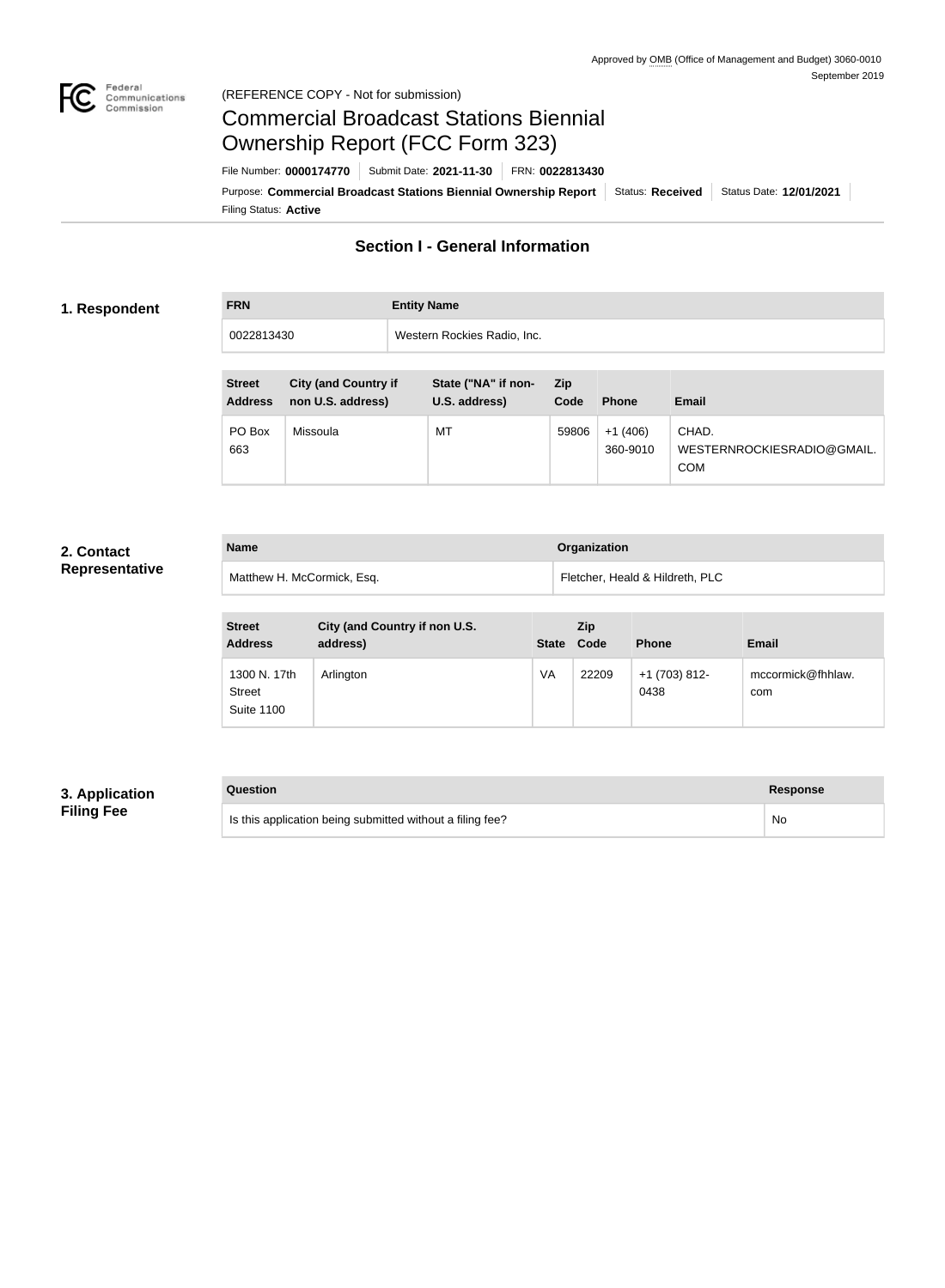| <b>Fees</b> | <b>Application Type</b> | <b>Form Number</b> | <b>Fee Code</b> | Quantity | <b>Fee Amount</b> | <b>Subtotal</b> |
|-------------|-------------------------|--------------------|-----------------|----------|-------------------|-----------------|
|             | Biennial                | Form 323           | <b>MAR</b>      |          | 85                | \$85.00         |
|             |                         |                    |                 |          | Total             | \$85.00         |

## **4. Nature of Respondent**

| (a) Provide the following information about the Respondent: |                        |  |  |
|-------------------------------------------------------------|------------------------|--|--|
| <b>Relationship to stations/permits</b>                     | Licensee               |  |  |
| <b>Nature of Respondent</b>                                 | For-profit corporation |  |  |

**(b) Provide the following information about this report:**

| <b>Purpose</b> | Biennial                                                                                                                                                                               |
|----------------|----------------------------------------------------------------------------------------------------------------------------------------------------------------------------------------|
| "As of" date   | 10/01/2021                                                                                                                                                                             |
|                | When filing a biennial ownership report or validating<br>and resubmitting a prior biennial ownership report, this<br>date must be Oct. 1 of the year in which this report is<br>filed. |

## **5. Licensee(s) and Station(s)**

## **Respondent is filing this report to cover the following Licensee(s) and station(s):**

| Licensee/Permittee Name     | <b>FRN</b> |
|-----------------------------|------------|
| Western Rockies Radio, Inc. | 0022813430 |

| Fac. ID No. | <b>Call Sign</b> | <b>City</b>     | <b>State</b> | <b>Service</b> |
|-------------|------------------|-----------------|--------------|----------------|
| 155131      | <b>K296FM</b>    | <b>MISSOULA</b> | MT           | FX             |
| 166089      | <b>KDXT</b>      | <b>LOLO</b>     | MT           | FM             |

## **Section II – Biennial Ownership Information**

**1. 47 C.F.R. Section 73.3613 and Other Documents**

Licensee Respondents that hold authorizations for one or more full power television, AM, and/or FM stations should list all contracts and other instruments set forth in 47 C.F.R. Section 73.3613(a) through (c) for the facility or facilities listed on this report. In addition, attributable Local Marketing Agreements (LMAs) and attributable Joint Sales Agreements (JSAs) must be disclosed by the licensee of the brokering station on its ownership report. If the agreement is an attributable LMA, an attributable JSA, or a network affiliation agreement, check the appropriate box. Otherwise, select "Other." Non-Licensee Respondents, as well as Licensee Respondents that only hold authorizations for Class A television and/or low power television stations, should select "Not Applicable" in response to this question.

| Document Information                            |                                                           |  |  |
|-------------------------------------------------|-----------------------------------------------------------|--|--|
| Description of contract or instrument           | Articles of Incorporation                                 |  |  |
| Parties to contract or instrument               | State of Montana                                          |  |  |
| Date of execution                               | 10/2009                                                   |  |  |
| Date of expiration                              | No expiration date                                        |  |  |
| <b>Agreement type</b><br>(check all that apply) | Other<br><b>Agreement Type: Articles of Incorporation</b> |  |  |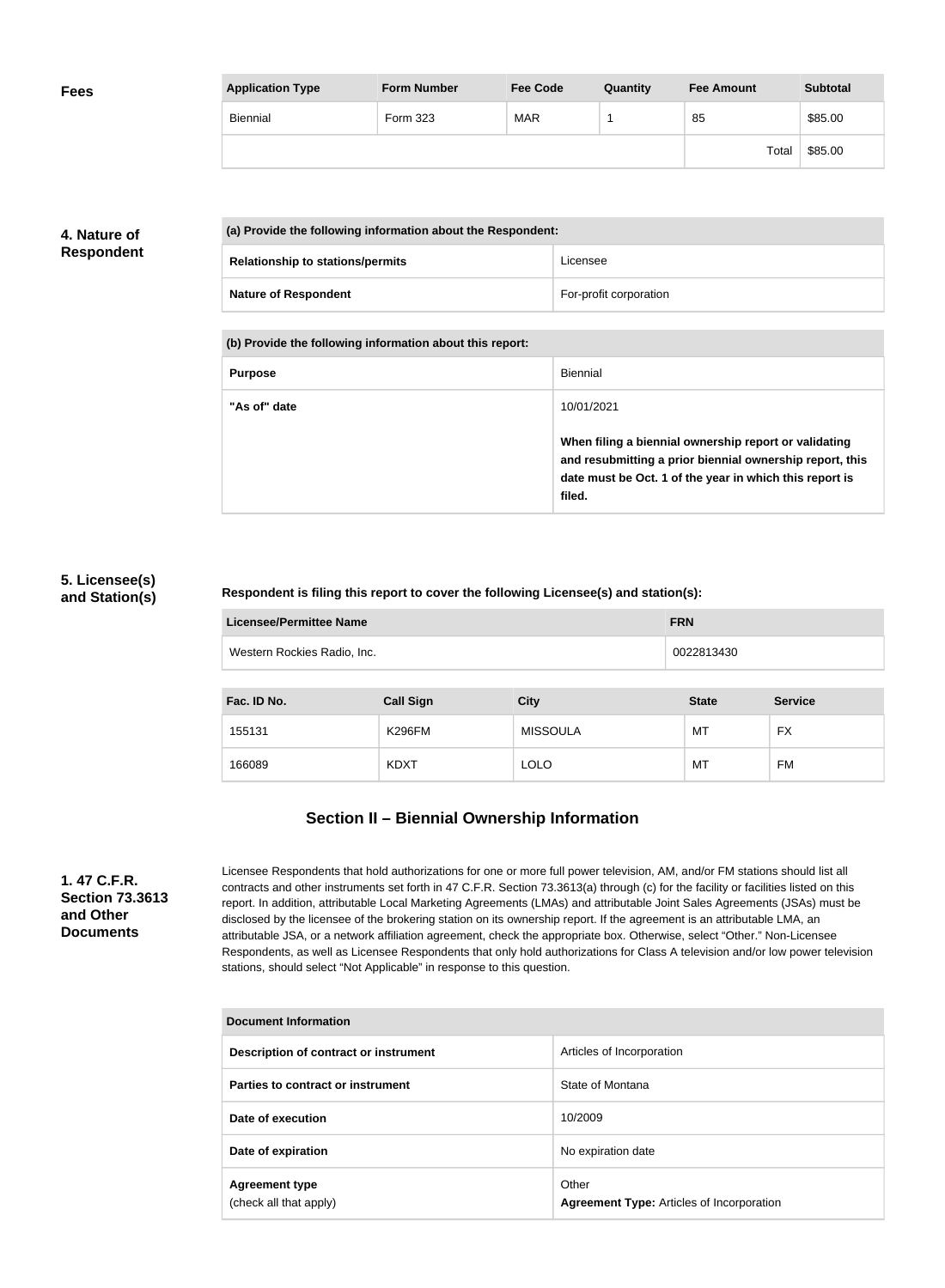| <b>Document Information</b>                     |                                        |  |
|-------------------------------------------------|----------------------------------------|--|
| Description of contract or instrument           | <b>Bylaws</b>                          |  |
| Parties to contract or instrument               | Western Rockies Radio, Inc.            |  |
| Date of execution                               | 12/2009                                |  |
| Date of expiration                              | No expiration date                     |  |
| <b>Agreement type</b><br>(check all that apply) | Other<br><b>Agreement Type: Bylaws</b> |  |

## **2. Ownership Interests**

**(a)** Ownership Interests. This Question requires Respondents to enter detailed information about ownership interests by generating a series of subforms. Answer each question on each subform. The first subform listing should be for the Respondent itself. If the Respondent is not a natural person, also list each of the officers, directors, stockholders, non-insulated partners, non-insulated members, and any other persons or entities with a direct attributable interest in the Respondent pursuant to the standards set forth in 47 C.F.R. Section 73.3555. (A "direct" interest is one that is not held through any intervening companies or entities.) List each interest holder with a direct attributable interest in the Respondent separately.

Leave the percentage of total assets (Equity Debt Plus) field blank for an interest holder unless that interest holder has an attributable interest in the Respondent solely on the basis of the Commission's Equity Debt Plus attribution standard, 47 C.F.R. Section 73.3555, Note 2(i).

In the case of vertical or indirect ownership structures, list only those interests in the Respondent that also represent an attributable interest in the Licensee(s) for which the report is being submitted.

Entities that are part of an organizational structure that includes holding companies or other forms of indirect ownership must file separate ownership reports. In such a structure do not report, or file a separate report for, any interest holder that does not have an attributable interest in the Licensee(s) for which the report is being submitted.

Please see the Instructions for further detail concerning interests that must be reported in response to this question.

The Respondent must provide an FCC Registration Number for each interest holder reported in response to this question. Please see the Instructions for detailed information and guidance concerning this requirement.

| <b>FRN</b>                                                                    | 0022813430                                              |                      |                            |  |
|-------------------------------------------------------------------------------|---------------------------------------------------------|----------------------|----------------------------|--|
| <b>Entity Name</b>                                                            | Western Rockies Radio, Inc.                             |                      |                            |  |
| <b>Address</b>                                                                | PO Box                                                  | 663                  |                            |  |
|                                                                               | <b>Street 1</b>                                         |                      |                            |  |
|                                                                               | <b>Street 2</b>                                         |                      |                            |  |
|                                                                               | <b>City</b>                                             | Missoula             |                            |  |
|                                                                               | State ("NA" if non-U.S.<br>address)                     | <b>MT</b>            |                            |  |
|                                                                               | <b>Zip/Postal Code</b>                                  | 59806                |                            |  |
|                                                                               | Country (if non-U.S.<br>address)                        | <b>United States</b> |                            |  |
| <b>Listing Type</b>                                                           | Respondent                                              |                      |                            |  |
| <b>Positional Interests</b><br>(check all that apply)                         | Respondent                                              |                      |                            |  |
| <b>Tribal Nation or Tribal</b><br><b>Entity</b>                               | Interest holder is not a Tribal nation or Tribal entity |                      |                            |  |
| <b>Interest Percentages</b><br>(enter percentage values<br>from 0.0 to 100.0) | Voting                                                  | 0.0%                 | <b>Jointly Held?</b><br>No |  |
|                                                                               |                                                         |                      |                            |  |

#### **Ownership Information**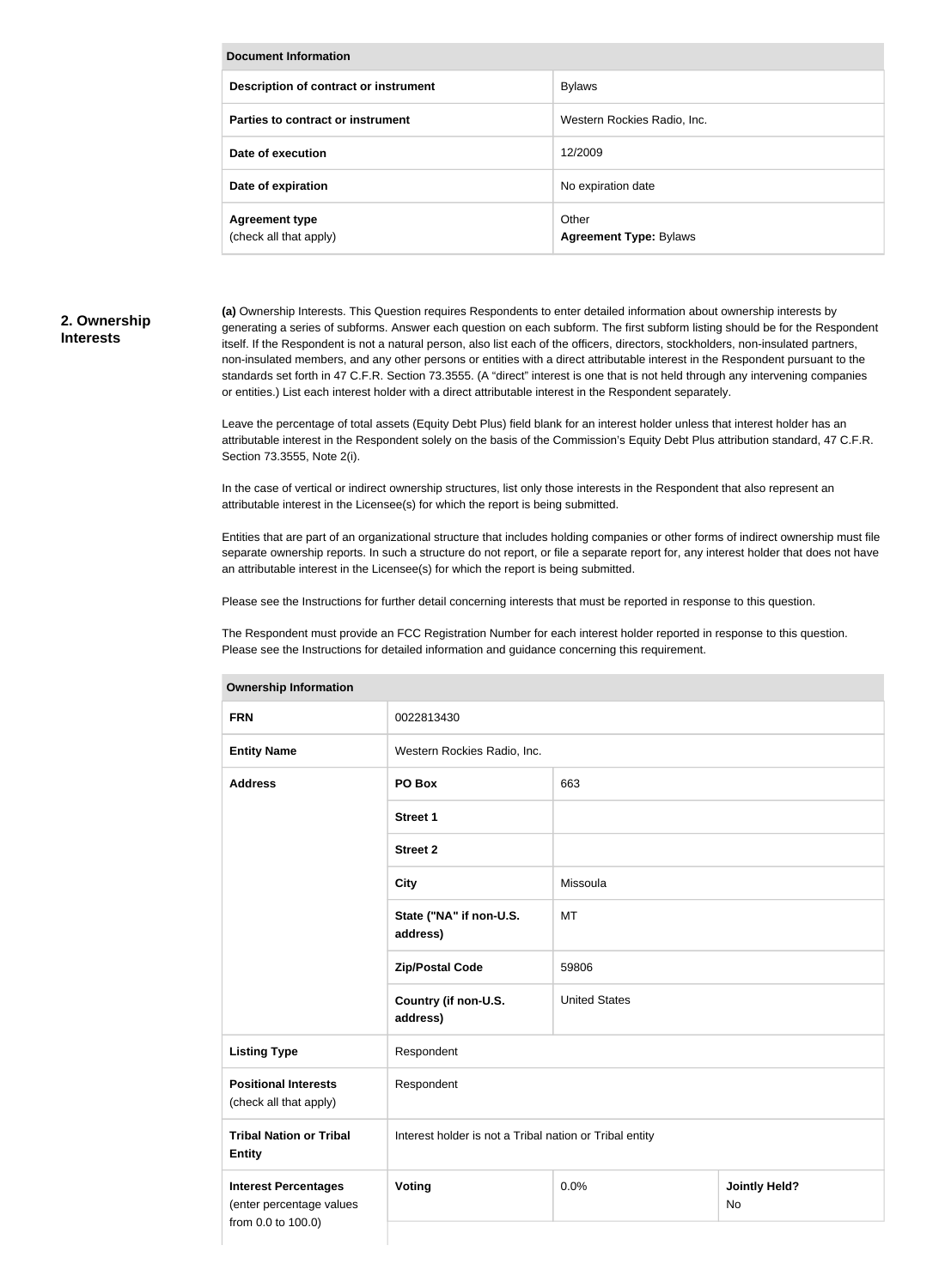|                                                                                      | <b>Equity</b>                             | $0.0\%$ |     |
|--------------------------------------------------------------------------------------|-------------------------------------------|---------|-----|
|                                                                                      | <b>Total assets (Equity Debt</b><br>Plus) | $0.0\%$ |     |
| Does interest holder have an attributable interest in one or more broadcast stations |                                           |         | No. |

| <b>Ownership Information</b>                                                                                                      |                                           |                                     |  |
|-----------------------------------------------------------------------------------------------------------------------------------|-------------------------------------------|-------------------------------------|--|
| <b>FRN</b>                                                                                                                        | 0019255538                                |                                     |  |
| <b>Name</b>                                                                                                                       | <b>Kent Phillips</b>                      |                                     |  |
| <b>Address</b>                                                                                                                    | PO Box                                    |                                     |  |
|                                                                                                                                   | <b>Street 1</b>                           | 11820 SE 75TH PLACE                 |  |
|                                                                                                                                   | <b>Street 2</b>                           |                                     |  |
|                                                                                                                                   | <b>City</b>                               | <b>NEWCASTLE</b>                    |  |
|                                                                                                                                   | State ("NA" if non-U.S.<br>address)       | <b>WA</b>                           |  |
|                                                                                                                                   | <b>Zip/Postal Code</b>                    | 98056                               |  |
|                                                                                                                                   | Country (if non-U.S.<br>address)          | <b>United States</b>                |  |
| <b>Listing Type</b>                                                                                                               | Other Interest Holder                     |                                     |  |
| <b>Positional Interests</b><br>(check all that apply)                                                                             | Director, Stockholder                     |                                     |  |
| Citizenship, Gender,                                                                                                              | Citizenship                               | US                                  |  |
| <b>Ethnicity, and Race</b><br><b>Information (Natural</b>                                                                         | Gender                                    | Male                                |  |
| <b>Persons Only)</b>                                                                                                              | <b>Ethnicity</b>                          | Not Hispanic or Latino              |  |
|                                                                                                                                   | Race                                      | White                               |  |
| <b>Interest Percentages</b><br>(enter percentage values                                                                           | <b>Voting</b>                             | <b>Jointly Held?</b><br>54.0%<br>No |  |
| from 0.0 to 100.0)                                                                                                                | <b>Equity</b>                             | 54.0%                               |  |
|                                                                                                                                   | <b>Total assets (Equity Debt</b><br>Plus) |                                     |  |
| Does interest holder have an attributable interest in one or more broadcast stations<br>Yes<br>that do not appear on this report? |                                           |                                     |  |

### **Ownership Information**

**that do not appear on this report?**

| <b>FRN</b>     | 0025107368          |                     |
|----------------|---------------------|---------------------|
| <b>Name</b>    | <b>Chad Parrish</b> |                     |
| <b>Address</b> | PO Box              |                     |
|                | <b>Street 1</b>     | 2765 MERIWETHER ST. |
|                | <b>Street 2</b>     |                     |
|                | <b>City</b>         | <b>MISSOULA</b>     |
|                |                     |                     |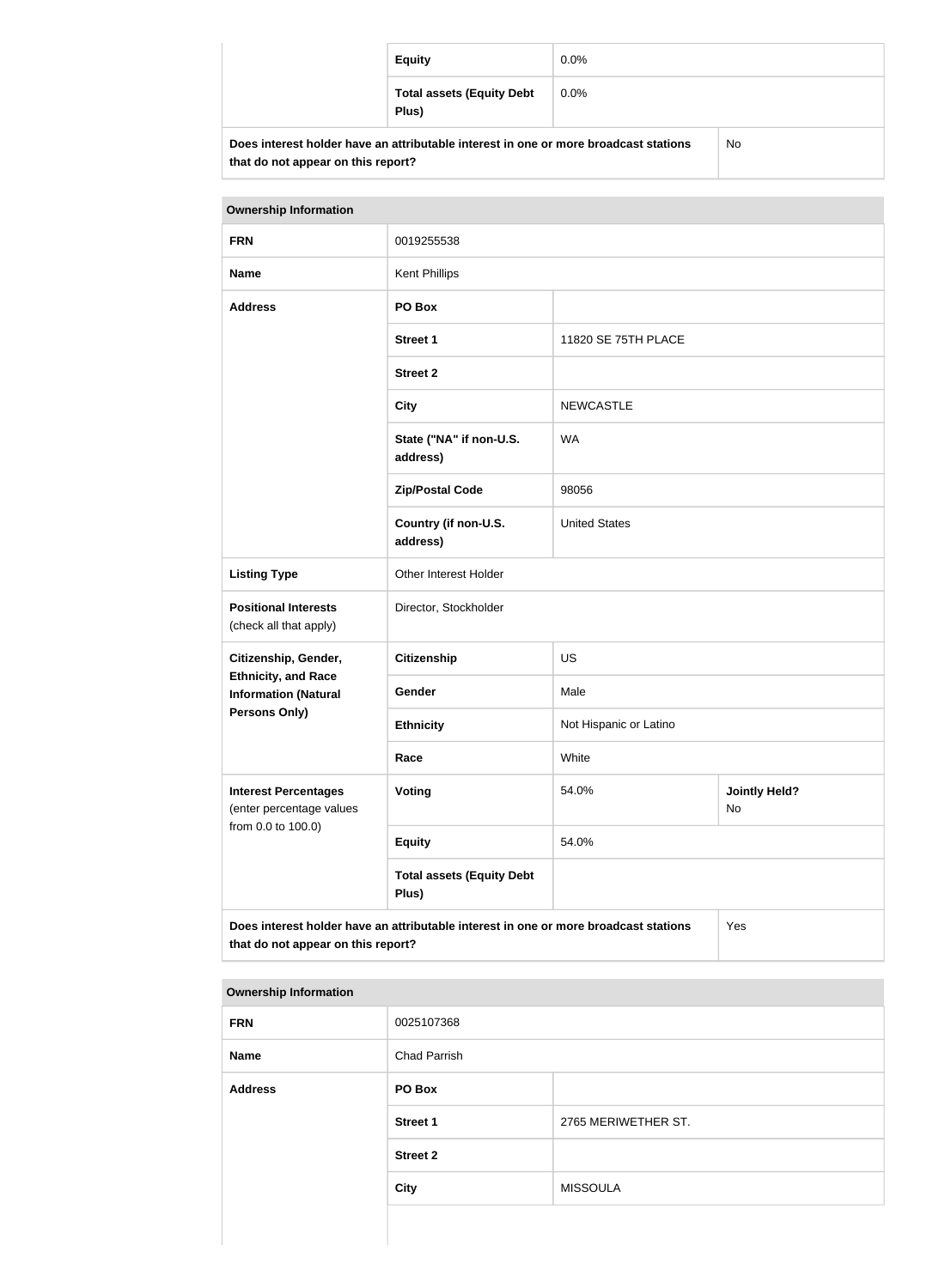|                                                                                      | State ("NA" if non-U.S.<br>address)       | <b>MT</b>              |                             |
|--------------------------------------------------------------------------------------|-------------------------------------------|------------------------|-----------------------------|
|                                                                                      | <b>Zip/Postal Code</b>                    | 59803                  |                             |
|                                                                                      | Country (if non-U.S.<br>address)          | <b>United States</b>   |                             |
| <b>Listing Type</b>                                                                  | <b>Other Interest Holder</b>              |                        |                             |
| <b>Positional Interests</b><br>(check all that apply)                                | Officer, Director, Stockholder            |                        |                             |
| Citizenship, Gender,                                                                 | <b>Citizenship</b>                        | <b>US</b>              |                             |
| <b>Ethnicity, and Race</b><br><b>Information (Natural</b>                            | Gender                                    | Male                   |                             |
| Persons Only)                                                                        | <b>Ethnicity</b>                          | Not Hispanic or Latino |                             |
|                                                                                      | Race                                      | White                  |                             |
| <b>Interest Percentages</b><br>(enter percentage values                              | Voting                                    | 44.0%                  | <b>Jointly Held?</b><br>Yes |
| from 0.0 to 100.0)                                                                   | <b>Equity</b>                             | 44.0%                  |                             |
|                                                                                      | <b>Total assets (Equity Debt</b><br>Plus) |                        |                             |
| Does interest holder have an attributable interest in one or more broadcast stations |                                           |                        | No                          |

**that do not appear on this report?**

| <b>Ownership Information</b>                                                  |                                     |                        |                             |
|-------------------------------------------------------------------------------|-------------------------------------|------------------------|-----------------------------|
| <b>FRN</b>                                                                    | 0025107392                          |                        |                             |
| <b>Name</b>                                                                   | Pamela D. Parrish                   |                        |                             |
| <b>Address</b>                                                                | PO Box                              |                        |                             |
|                                                                               | <b>Street 1</b>                     | 2765 MERIWETHER ST.    |                             |
|                                                                               | <b>Street 2</b>                     |                        |                             |
|                                                                               | <b>City</b>                         | <b>MISSOULA</b>        |                             |
|                                                                               | State ("NA" if non-U.S.<br>address) | <b>MT</b>              |                             |
|                                                                               | <b>Zip/Postal Code</b>              | 59803                  |                             |
|                                                                               | Country (if non-U.S.<br>address)    | <b>United States</b>   |                             |
| <b>Listing Type</b>                                                           | Other Interest Holder               |                        |                             |
| <b>Positional Interests</b><br>(check all that apply)                         | Stockholder                         |                        |                             |
| Citizenship, Gender,                                                          | <b>Citizenship</b>                  | US                     |                             |
| <b>Ethnicity, and Race</b><br><b>Information (Natural</b>                     | Gender                              | Female                 |                             |
| Persons Only)                                                                 | <b>Ethnicity</b>                    | Not Hispanic or Latino |                             |
|                                                                               | Race                                | White                  |                             |
| <b>Interest Percentages</b><br>(enter percentage values<br>from 0.0 to 100.0) | <b>Voting</b>                       | 44.0%                  | <b>Jointly Held?</b><br>Yes |
|                                                                               |                                     |                        |                             |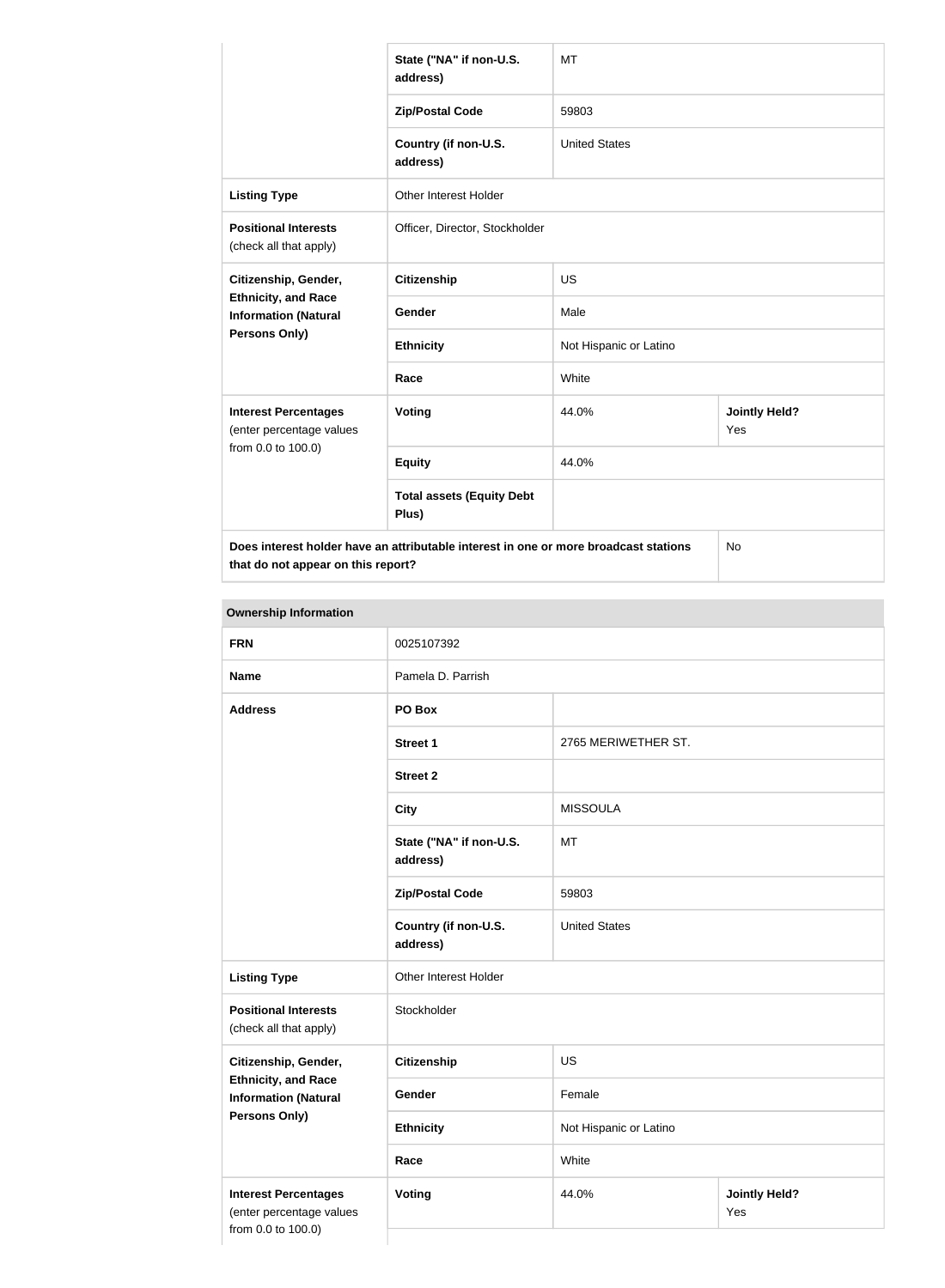| <b>Equity</b>                                                                        | 44.0% |    |
|--------------------------------------------------------------------------------------|-------|----|
| <b>Total assets (Equity Debt</b><br>Plus)                                            |       |    |
| Does interest holder have an attributable interest in one or more broadcast stations |       | No |

| <b>Ownership Information</b>                                                                                                     |                                           |                                     |  |
|----------------------------------------------------------------------------------------------------------------------------------|-------------------------------------------|-------------------------------------|--|
| <b>FRN</b>                                                                                                                       | 0025107418                                |                                     |  |
| <b>Name</b>                                                                                                                      | <b>Barney Sheridan</b>                    |                                     |  |
| <b>Address</b>                                                                                                                   | PO Box                                    | 636                                 |  |
|                                                                                                                                  | <b>Street 1</b>                           |                                     |  |
|                                                                                                                                  | <b>Street 2</b>                           |                                     |  |
|                                                                                                                                  | <b>City</b>                               | <b>ARLEE</b>                        |  |
|                                                                                                                                  | State ("NA" if non-U.S.<br>address)       | <b>MT</b>                           |  |
|                                                                                                                                  | <b>Zip/Postal Code</b>                    | 59821                               |  |
|                                                                                                                                  | Country (if non-U.S.<br>address)          | <b>United States</b>                |  |
| <b>Listing Type</b>                                                                                                              | Other Interest Holder                     |                                     |  |
| <b>Positional Interests</b><br>(check all that apply)                                                                            | Officer, Director, Stockholder            |                                     |  |
| Citizenship, Gender,                                                                                                             | <b>Citizenship</b>                        | <b>US</b>                           |  |
| <b>Ethnicity, and Race</b><br><b>Information (Natural</b>                                                                        | Gender                                    | Male                                |  |
| Persons Only)                                                                                                                    | <b>Ethnicity</b>                          | Not Hispanic or Latino              |  |
|                                                                                                                                  | Race                                      | White                               |  |
| <b>Interest Percentages</b><br>(enter percentage values<br>from 0.0 to 100.0)                                                    | <b>Voting</b>                             | 2.0%<br><b>Jointly Held?</b><br>Yes |  |
|                                                                                                                                  | <b>Equity</b>                             | 2.0%                                |  |
|                                                                                                                                  | <b>Total assets (Equity Debt</b><br>Plus) |                                     |  |
| Does interest holder have an attributable interest in one or more broadcast stations<br>No<br>that do not appear on this report? |                                           |                                     |  |

### **Ownership Information**

**that do not appear on this report?**

| <b>FRN</b>     | 0025107434      |       |
|----------------|-----------------|-------|
| Name           | Tara Sheridan   |       |
| <b>Address</b> | PO Box          | 636   |
|                | <b>Street 1</b> |       |
|                | <b>Street 2</b> |       |
|                | <b>City</b>     | ARLEE |
|                |                 |       |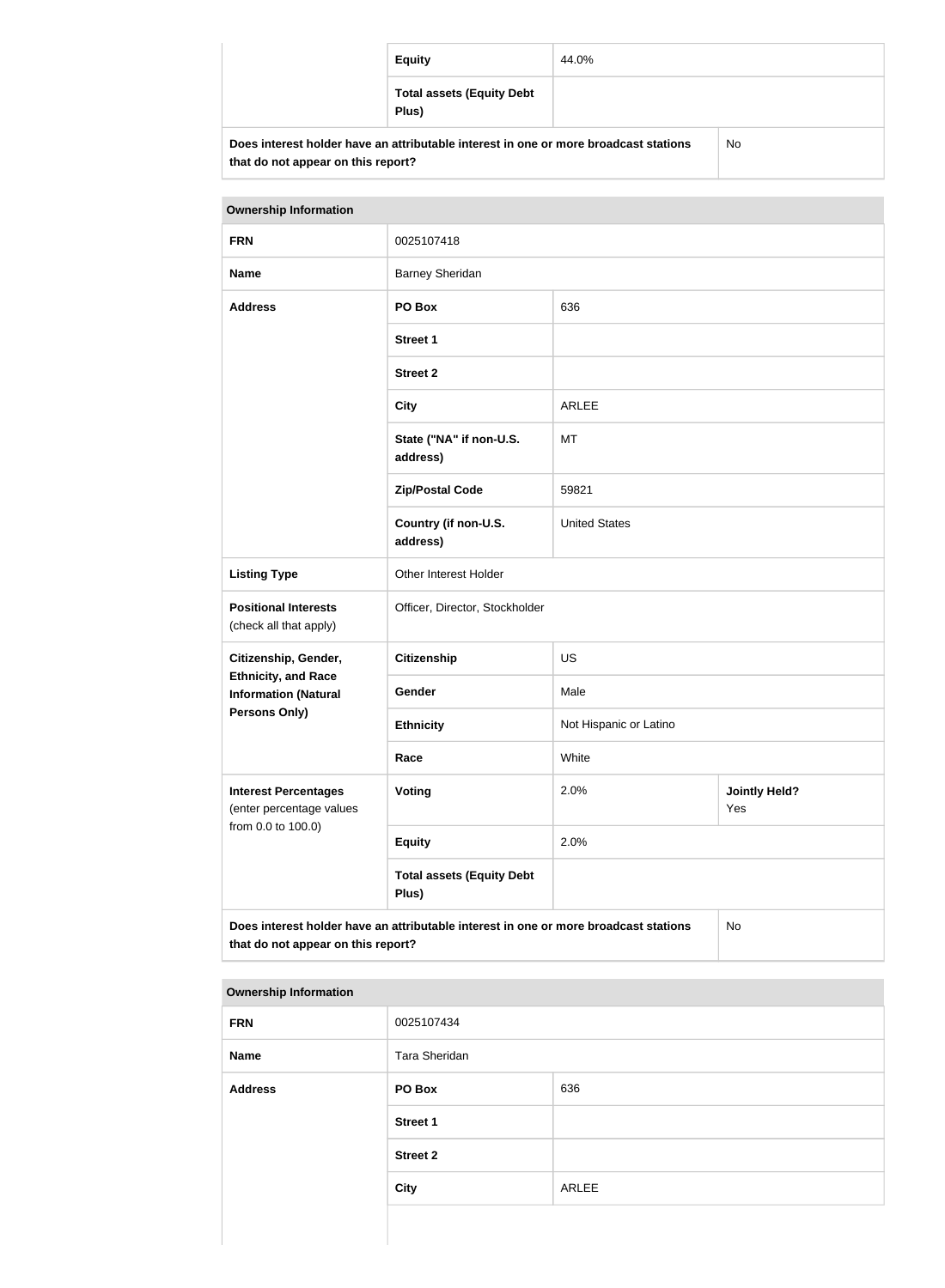|                                                                                                                                                     | State ("NA" if non-U.S.<br>address)       | <b>MT</b>              |                             |
|-----------------------------------------------------------------------------------------------------------------------------------------------------|-------------------------------------------|------------------------|-----------------------------|
|                                                                                                                                                     | <b>Zip/Postal Code</b>                    | 59821                  |                             |
|                                                                                                                                                     | Country (if non-U.S.<br>address)          | <b>United States</b>   |                             |
| <b>Listing Type</b>                                                                                                                                 | Other Interest Holder                     |                        |                             |
| <b>Positional Interests</b><br>(check all that apply)                                                                                               | Stockholder                               |                        |                             |
| Citizenship, Gender,                                                                                                                                | <b>Citizenship</b>                        | <b>US</b>              |                             |
| <b>Ethnicity, and Race</b><br><b>Information (Natural</b><br><b>Persons Only)</b>                                                                   | Gender                                    | Female                 |                             |
|                                                                                                                                                     | <b>Ethnicity</b>                          | Not Hispanic or Latino |                             |
|                                                                                                                                                     | Race                                      | White                  |                             |
| <b>Interest Percentages</b><br>(enter percentage values                                                                                             | Voting                                    | 2.0%                   | <b>Jointly Held?</b><br>Yes |
| from 0.0 to 100.0)                                                                                                                                  | <b>Equity</b>                             | 2.0%                   |                             |
|                                                                                                                                                     | <b>Total assets (Equity Debt</b><br>Plus) |                        |                             |
| Does interest holder have an attributable interest in one or more broadcast stations<br>that do not appear on this report?                          |                                           | No                     |                             |
|                                                                                                                                                     |                                           |                        |                             |
| (b) Respondent certifies that any interests, including equity, financial, or voting<br>interests, not reported in this filing are non-attributable. |                                           |                        | Yes                         |

If "No," submit as an exhibit an explanation.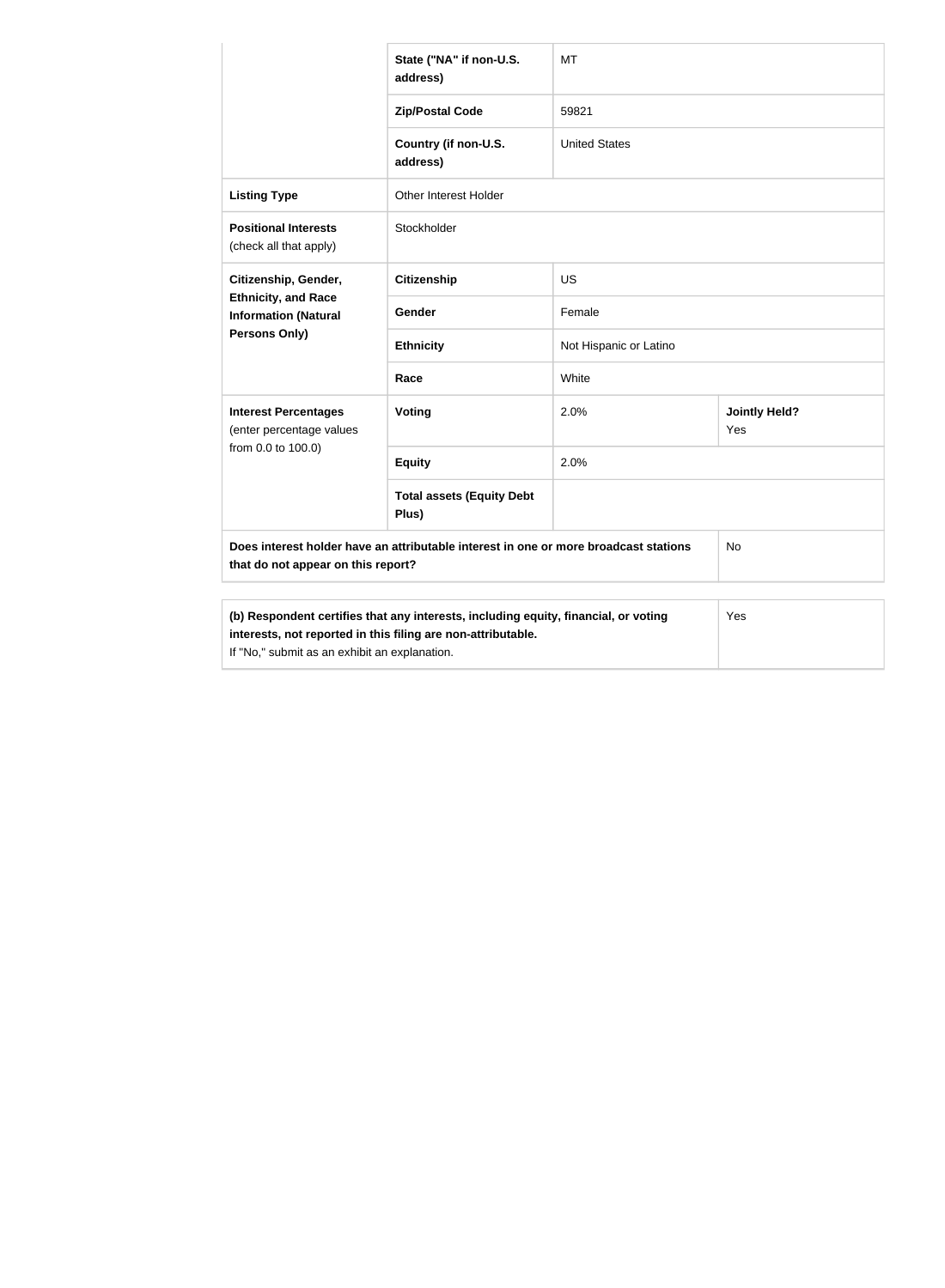

**(d) Are any of the individuals listed as an attributable interest holder in the Respondent married to each other or related to each other as parentchild or as siblings?** Yes

If "Yes," provide the following information for each such the relationship.

### **Family Relationships**

| <b>FRN</b>   | 0025107368 | <b>Name</b> | <b>Chad Parrish</b> |
|--------------|------------|-------------|---------------------|
| <b>FRN</b>   | 0025107392 | <b>Name</b> | Pamela D Parrish    |
| Relationship | Spouses    |             |                     |

#### **Family Relationships**

| <b>FRN</b>   | 0025107418 | <b>Name</b> | <b>Barney Sheridan</b> |
|--------------|------------|-------------|------------------------|
| <b>FRN</b>   | 0025107434 | <b>Name</b> | Tara Sheridan          |
| Relationship | Spouses    |             |                        |

**(e) Is Respondent seeking an attribution exemption for any officer or director with duties wholly unrelated to the Licensee(s)?**

No

If "Yes," complete the information in the required fields and submit an Exhibit fully describing that individual's duties and responsibilities, and explaining why that individual should not be attributed an interest.